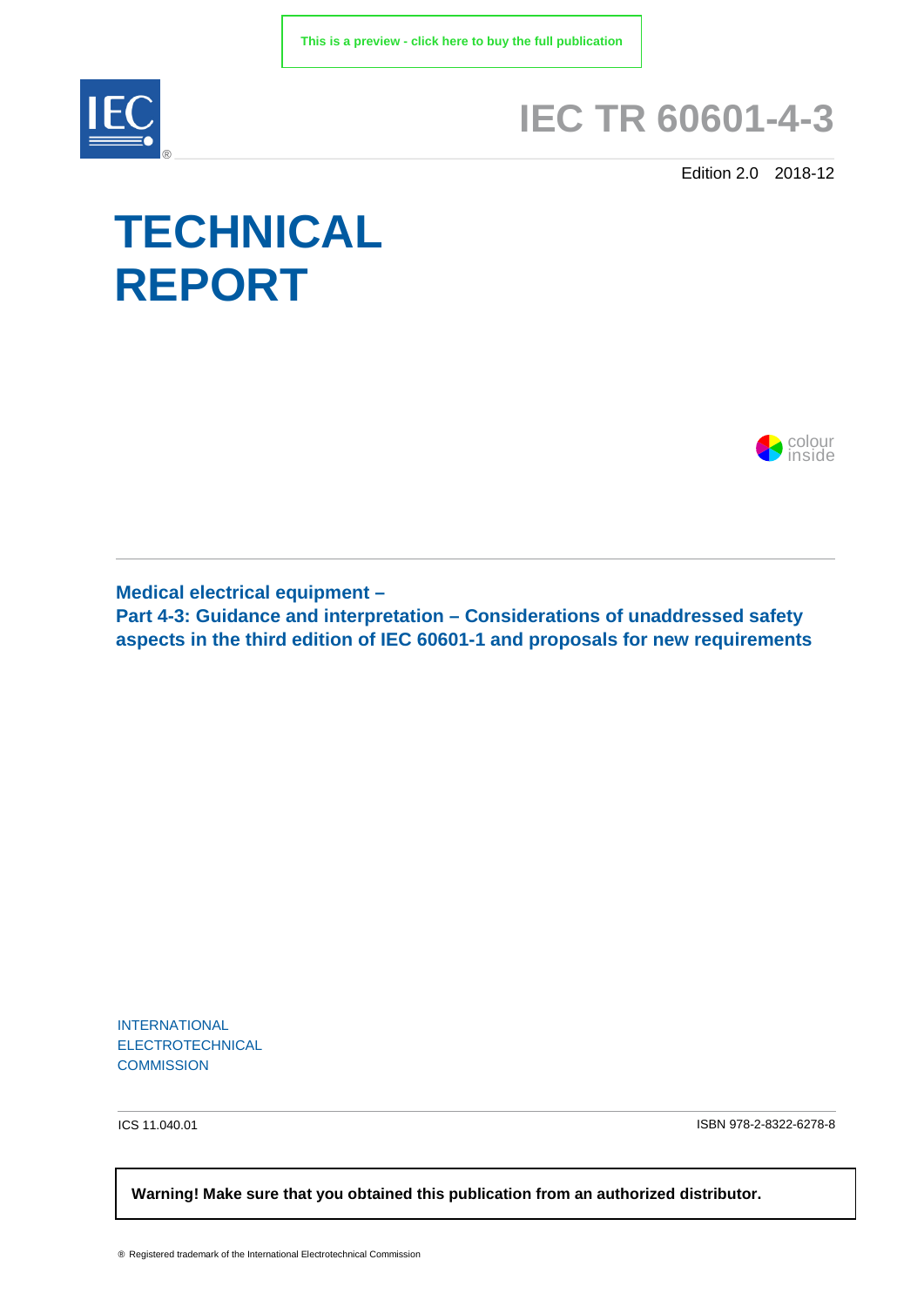$- 2 -$  IEC TR 60601-4-3:2018 © IEC 2018

### CONTENTS

| 1 |         |                                                                        |  |
|---|---------|------------------------------------------------------------------------|--|
| 2 |         |                                                                        |  |
| 3 |         |                                                                        |  |
| 4 |         |                                                                        |  |
|   | 4.1     | Template used for recommendations prepared by SC 62A 11                |  |
|   | 4.2     |                                                                        |  |
|   | 4.2.101 |                                                                        |  |
|   | 4.2.102 |                                                                        |  |
|   | 4.2.103 |                                                                        |  |
|   | 4.2.104 | Altitude factor for DEFIBRILLATION-PROOF APPLIED PARTS 14              |  |
|   | 4.2.105 |                                                                        |  |
|   | 4.2.106 |                                                                        |  |
|   | 4.2.107 | Pollution degree related to different micro/macro environments  15     |  |
|   | 4.2.108 |                                                                        |  |
|   | 4.2.109 |                                                                        |  |
|   | 4.2.110 |                                                                        |  |
|   | 4.2.111 | CREEPAGE DISTANCE and AIR CLEARANCE for dental equipment 18            |  |
|   | 4.2.112 | Short-circuiting of one constituent part of DOUBLE INSULATION 19       |  |
|   | 4.2.113 |                                                                        |  |
|   | 4.2.114 | Delay time for conducting leakage current tests after humidity         |  |
|   | 4.2.115 |                                                                        |  |
|   | 4.2.116 |                                                                        |  |
|   | 4.2.117 | DIELECTRIC STRENGTH of two serial MOPP barrier parts21                 |  |
|   | 4.2.118 |                                                                        |  |
|   | 4.2.119 | Test equipment for recurrent tests according to IEC 62353 testing used |  |
|   | 4.2.120 |                                                                        |  |
|   | 4.2.121 | FUNCTIONAL EARTH CONDUCTOR and ESSENTIAL PERFORMANCE26                 |  |
|   | 4.2.122 |                                                                        |  |
|   | 4.2.123 |                                                                        |  |
|   | 4.2.124 |                                                                        |  |
|   | 4.2.125 |                                                                        |  |
|   | 4.2.126 |                                                                        |  |
|   | 4.2.127 | PERMANENTLY INSTALLED ME EQUIPMENT in the HOME HEALTHCARE              |  |
|   | 4.2.128 |                                                                        |  |
|   | 4.2.129 |                                                                        |  |
|   | 4.2.130 | Temperature limit at the ENCLOSURE in SINGLE FAULT CONDITION34         |  |
|   | 4.2.131 |                                                                        |  |
|   | 4.2.132 |                                                                        |  |
|   | 4.2.133 |                                                                        |  |
|   | 4.2.134 | MOPP barrier with low WORKING VOLTAGE RMS and high                     |  |
|   | 4.2.135 | Labeling: spare parts vs. detachable parts vs. ACCESSORIES 40          |  |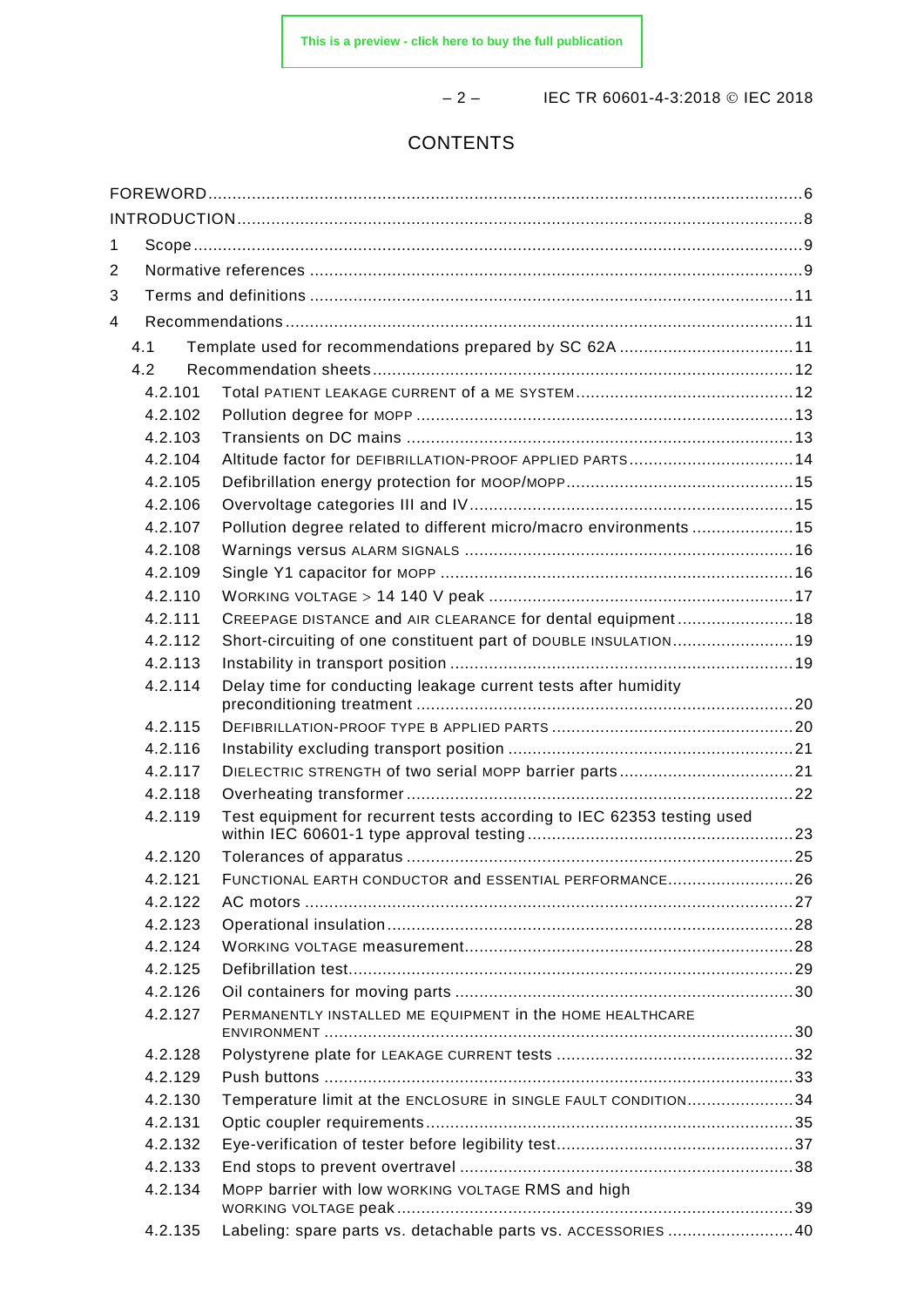IEC TR 60601-4-3:2018 © IEC 2018 – 3-

| 4.2.136   |                                                                         |  |
|-----------|-------------------------------------------------------------------------|--|
| 4.2.137   |                                                                         |  |
| 4.2.138   |                                                                         |  |
| 4.2.139   |                                                                         |  |
| 4.2.140   |                                                                         |  |
| 4.2.141   |                                                                         |  |
| 4.2.142   |                                                                         |  |
| 4.2.143   | LEAKAGE CURRENTS in SINGLE FAULT CONDITION and during component         |  |
| 4.2.144   | Impedance of a PROTECTIVE EARTH CONDUCTOR within a DETACHABLE           |  |
| 4.2.145   |                                                                         |  |
| 4.2.146   |                                                                         |  |
| 4.2.147   |                                                                         |  |
| 4.2.148   | DIELECTRIC STRENGTH test of transformers without accessible frame 54    |  |
| 4.2.149   |                                                                         |  |
| 4.2.150   |                                                                         |  |
| 4.2.151   |                                                                         |  |
| 4.2.152   |                                                                         |  |
| 4.2.153   |                                                                         |  |
| 4.2.154   | LEAKAGE CURRENT test for ME EQUIPMENT with multiple APPLIED PARTS57     |  |
| 4.2.155   | DIELECTRIC STRENGTH test value for extruded and spirally wrapped multi- |  |
| 4.2.156   |                                                                         |  |
| 4.2.157   |                                                                         |  |
| 4.2.158   |                                                                         |  |
| 4.2.159   |                                                                         |  |
| 4.2.160   | Spillage test in NORMAL CONDITION and in SINGLE FAULT CONDITION61       |  |
| 4.2.161   |                                                                         |  |
| 4.2.162   |                                                                         |  |
| 4.2.163   | Separate power supply part of ME EQUIPMENT or ME SYSTEM  63             |  |
| 4 2 1 6 4 |                                                                         |  |
| 4.2.165   | Mains transients for opposite polarity on the secondary side or battery |  |
| 4.2.166   |                                                                         |  |
| 4.2.167   |                                                                         |  |
| 4.2.168   |                                                                         |  |
| 4.2.169   |                                                                         |  |
| 4.2.170   |                                                                         |  |
| 4.2.171   | CREEPAGE DISTANCE and AIR CLEARANCE between input and output of         |  |
| 4.2.172   |                                                                         |  |
| 4.2.173   |                                                                         |  |
| 4.2.174   | Cross sectional area of POWER SUPPLY CORD for rated input current       |  |
| 4.2.175   |                                                                         |  |
| 4.2.176   |                                                                         |  |
| 4.2.177   |                                                                         |  |
| 4.2.178   |                                                                         |  |
| 4.2.179   |                                                                         |  |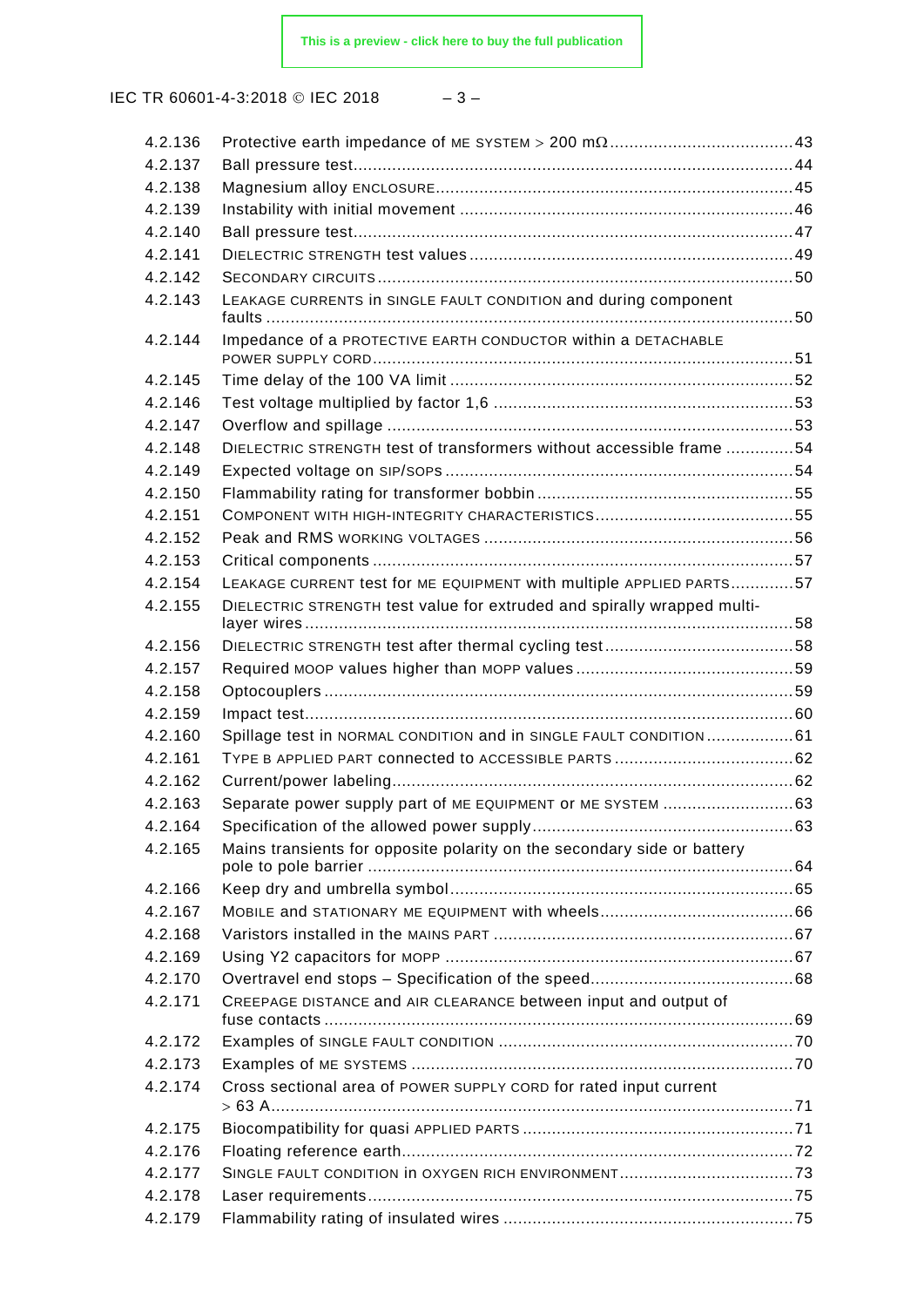$-4 -$  IEC TR 60601-4-3:2018 © IEC 2018

| 4.2.180 |                                                                    |  |
|---------|--------------------------------------------------------------------|--|
| 4.2.181 |                                                                    |  |
| 4.2.182 |                                                                    |  |
| 4.2.183 | CLASS II ME EQUIPMENT with FUNCTIONAL EARTH CONDUCTOR 79           |  |
| 4.2.184 | Symbol ISO 7010-W001 (2011-05) on a MULTIPLE SOCKET-OUTLET (MSO)80 |  |
| 4.2.185 |                                                                    |  |
| 4.2.186 |                                                                    |  |
| 4.2.187 |                                                                    |  |
| 4.2.188 |                                                                    |  |
| 4.2.189 |                                                                    |  |
| 4.2.190 |                                                                    |  |
| 4.2.191 |                                                                    |  |
| 4.2.192 |                                                                    |  |
| 4.2.193 |                                                                    |  |
| 4.2.194 |                                                                    |  |
| 4.2.195 |                                                                    |  |
| 4.2.196 |                                                                    |  |
| 4.2.197 |                                                                    |  |
| 4.2.198 |                                                                    |  |
| 4.2.199 |                                                                    |  |
| 4.2.200 | PORTABLE, STATIONARY and TRANSPORTABLE ME EQUIPMENT95              |  |
| 4.2.201 |                                                                    |  |
| 4.2.202 |                                                                    |  |
| 4.2.203 |                                                                    |  |
| 4.2.204 |                                                                    |  |
| 4.2.205 |                                                                    |  |
| 4.2.206 |                                                                    |  |
| 4.2.207 |                                                                    |  |
| 4.2.208 |                                                                    |  |
| 4.2.209 |                                                                    |  |
| 4.2.210 |                                                                    |  |
| 4.2.211 |                                                                    |  |
| 4.2.212 |                                                                    |  |
| 4.2.213 |                                                                    |  |
| 4.2.214 | ESSENTIAL PERFORMANCE related to RM (P1 and P2)  107               |  |
| 4.2.215 |                                                                    |  |
| 4.2.216 |                                                                    |  |
| 4.2.217 |                                                                    |  |
| 4.2.218 |                                                                    |  |
| 4.2.219 | Scope of IEC 62133 and requirement in 15.4.3.4 related to PORTABLE |  |
| 4.2.220 |                                                                    |  |
| 4.2.221 |                                                                    |  |
| 4.2.222 |                                                                    |  |
| 4.2.223 |                                                                    |  |
| 4.2.224 |                                                                    |  |
| 4.2.225 | ALARM SETTINGS, alarm presets, default alarm presets 117           |  |
| 4.2.226 |                                                                    |  |
| 4.2.227 |                                                                    |  |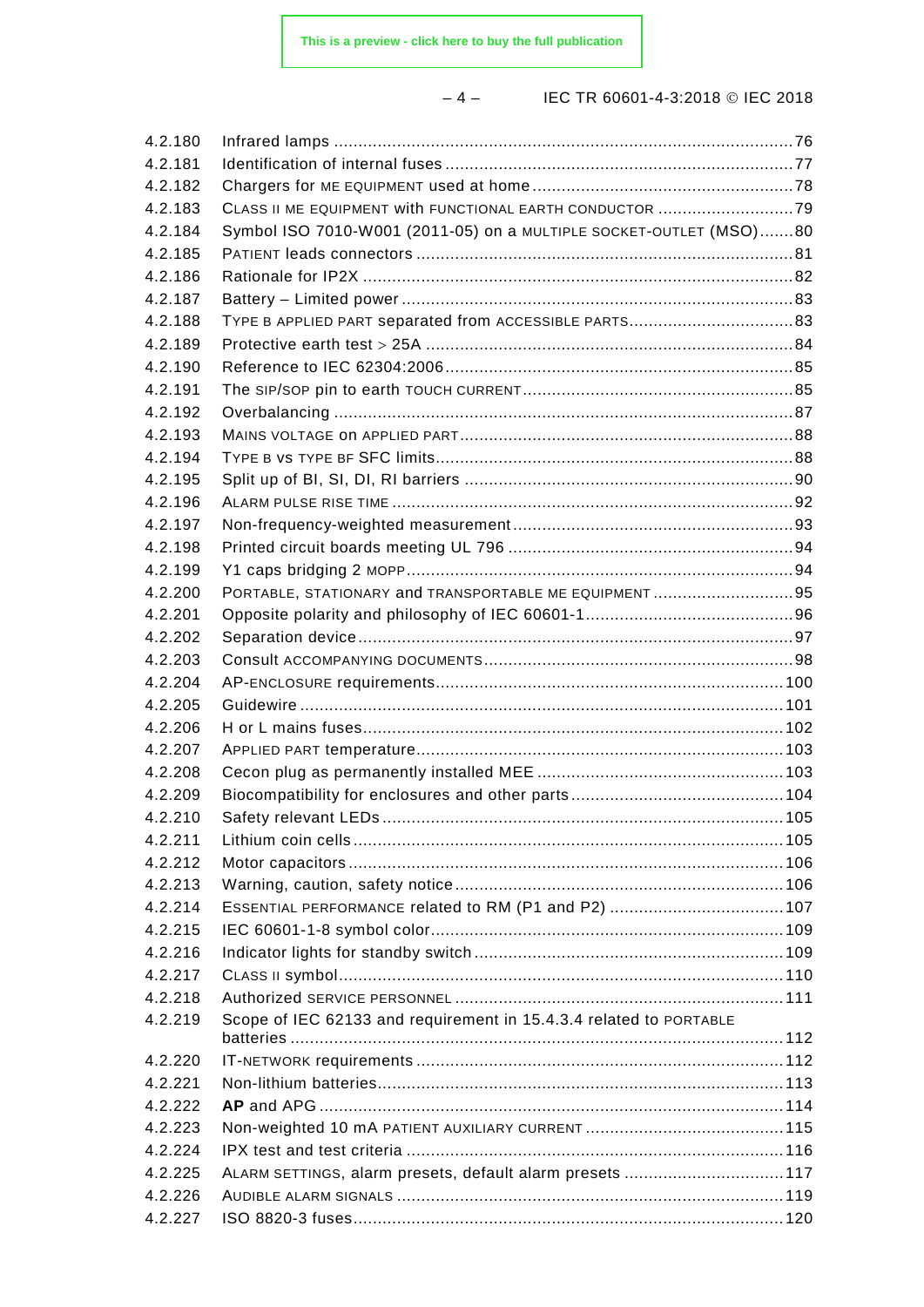IEC TR 60601-4-3:2018 © IEC 2018 – 5 –

| 4.2.228 |                                                                                  |  |
|---------|----------------------------------------------------------------------------------|--|
| 4.2.229 |                                                                                  |  |
| 4.2.230 |                                                                                  |  |
| 4.2.231 |                                                                                  |  |
| 4.2.232 |                                                                                  |  |
| 4.2.233 |                                                                                  |  |
| 4.2.234 |                                                                                  |  |
| 4.2.235 |                                                                                  |  |
| 4.2.236 |                                                                                  |  |
| 4.2.237 |                                                                                  |  |
| 4.2.238 |                                                                                  |  |
| 4.2.239 |                                                                                  |  |
| 4.2.240 |                                                                                  |  |
| 4.2.241 | Resistance temperature method for non-copper windings  132                       |  |
| 4.2.242 |                                                                                  |  |
| 4.2.243 |                                                                                  |  |
|         | Annex A (informative) Overview of the recommendations developed by SC 62A 134    |  |
|         |                                                                                  |  |
|         |                                                                                  |  |
|         |                                                                                  |  |
|         |                                                                                  |  |
|         | Figure 3 - Same severity could result in an acceptable or unacceptable RISK,     |  |
|         |                                                                                  |  |
|         |                                                                                  |  |
|         | Table A.1 - Cross-references to IEC 60601-1:2005 and IEC 60601:2005/AMD1:2012 in |  |
|         | Table A.2 - Cross-references to IEC 60601-1-8:2006 and IEC 60601-1-              |  |
|         | Table A.3 - Cross-references to IEC 60601-1-11:2010 and IEC 60601-1-11:2015 in   |  |
|         |                                                                                  |  |

Table A.4 – Cross-references to IEC 60601-1-12:2014 in numerical order ..........................140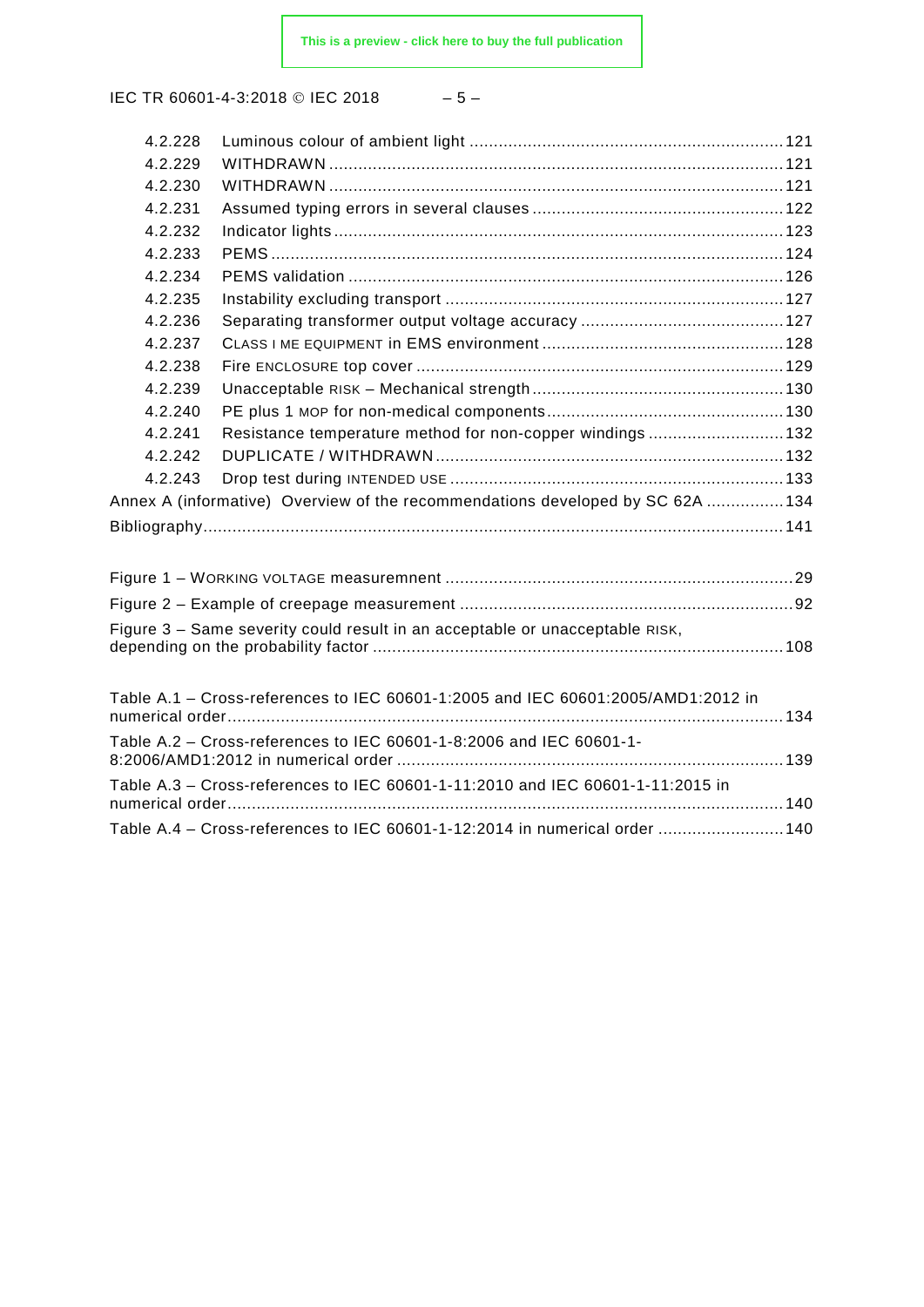**[This is a preview - click here to buy the full publication](https://webstore.iec.ch/publication/29357&preview)**

 $-6 -$  IEC TR 60601-4-3:2018 © IEC 2018

#### INTERNATIONAL ELECTROTECHNICAL COMMISSION

\_\_\_\_\_\_\_\_\_\_\_\_

#### **MEDICAL ELECTRICAL EQUIPMENT –**

#### **Part 4-3: Guidance and interpretation – Considerations of unaddressed safety aspects in the third edition of IEC 60601-1 and proposals for new requirements**

#### FOREWORD

- <span id="page-5-0"></span>1) The International Electrotechnical Commission (IEC) is a worldwide organization for standardization comprising all national electrotechnical committees (IEC National Committees). The object of IEC is to promote international co-operation on all questions concerning standardization in the electrical and electronic fields. To this end and in addition to other activities, IEC publishes International Standards, Technical Specifications, Technical Reports, Publicly Available Specifications (PAS) and Guides (hereafter referred to as "IEC Publication(s)"). Their preparation is entrusted to technical committees; any IEC National Committee interested in the subject dealt with may participate in this preparatory work. International, governmental and nongovernmental organizations liaising with the IEC also participate in this preparation. IEC collaborates closely with the International Organization for Standardization (ISO) in accordance with conditions determined by agreement between the two organizations.
- 2) The formal decisions or agreements of IEC on technical matters express, as nearly as possible, an international consensus of opinion on the relevant subjects since each technical committee has representation from all interested IEC National Committees.
- 3) IEC Publications have the form of recommendations for international use and are accepted by IEC National Committees in that sense. While all reasonable efforts are made to ensure that the technical content of IEC Publications is accurate, IEC cannot be held responsible for the way in which they are used or for any misinterpretation by any end user.
- 4) In order to promote international uniformity, IEC National Committees undertake to apply IEC Publications transparently to the maximum extent possible in their national and regional publications. Any divergence between any IEC Publication and the corresponding national or regional publication shall be clearly indicated in the latter.
- 5) IEC itself does not provide any attestation of conformity. Independent certification bodies provide conformity assessment services and, in some areas, access to IEC marks of conformity. IEC is not responsible for any services carried out by independent certification bodies.
- 6) All users should ensure that they have the latest edition of this publication.
- 7) No liability shall attach to IEC or its directors, employees, servants or agents including individual experts and members of its technical committees and IEC National Committees for any personal injury, property damage or other damage of any nature whatsoever, whether direct or indirect, or for costs (including legal fees) and expenses arising out of the publication, use of, or reliance upon, this IEC Publication or any other IEC Publications.
- 8) Attention is drawn to the Normative references cited in this publication. Use of the referenced publications is indispensable for the correct application of this publication.
- 9) Attention is drawn to the possibility that some of the elements of this IEC Publication may be the subject of patent rights. IEC shall not be held responsible for identifying any or all such patent rights.

The main task of IEC technical committees is to prepare International Standards. However, a technical committee may propose the publication of a technical report when it has collected data of a different kind from that which is normally published as an International Standard, for example "state of the art".

IEC TR 60601-4-3, which is a technical report, has been prepared by subcommittee 62A: Common aspects of electrical equipment used in medical practice, of IEC technical committee 62: Electrical equipment in medical practice.

This second edition cancels and replaces the first edition of IEC 60601-4-3 published in 2015. This edition constitutes a technical revision.

This edition includes the following significant technical changes with respect to the previous edition: addition of 47 new recommendations.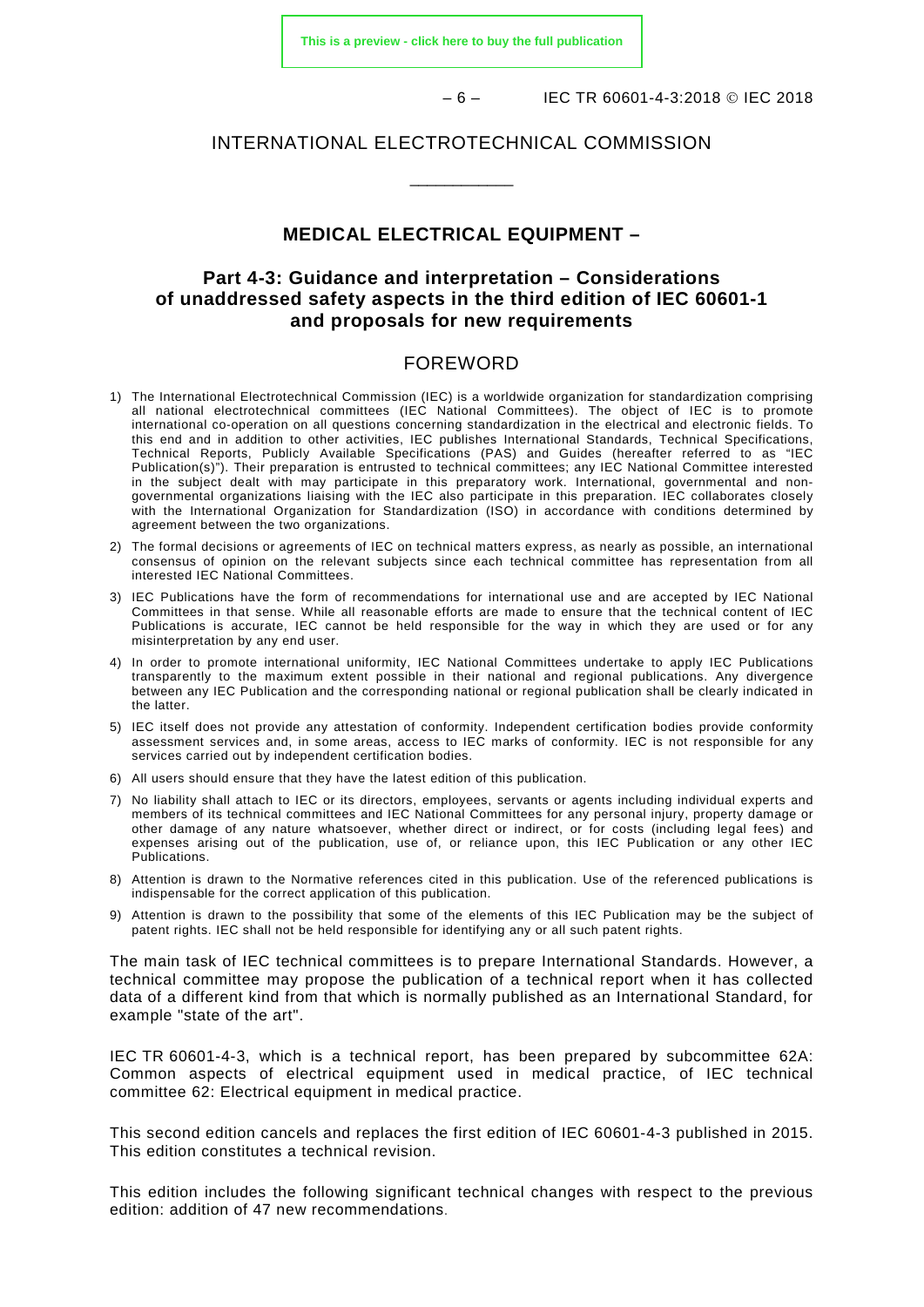IEC TR 60601-4-3:2018 © IEC 2018 – 7 –

The text of this document is based on the following documents:

| Enquiry draft | Report on voting |
|---------------|------------------|
| 62A/1236/DTR  | 62A/1258A/RVDTR  |

Full information on the voting for the approval of this technical report can be found in the report on voting indicated in the above table.

This document has been drafted in accordance with the ISO/IEC Directives, Part 2.

Terms used throughout this document that have been defined in Clause 3 of IEC 60601-1:2005 and IEC 60601-1:2005/AMD 1:2012, IEC 60601-1-8:2006 and IEC 60601-1-8:2006/AMD1:2012, IEC 60601-1-11:2010, IEC 60601-1-11:2015 and IEC 60601-1-12:2014 are printed in SMALL CAPITALS.

A list of all parts in the IEC 60601 series, published under the general title *Medical electrical equipment*, can be found on the IEC website.

The committee has decided that the contents of this document will remain unchanged until the stability date indicated on the IEC website under "http://webstore.iec.ch" in the data related to the specific document. At this date, the document will be

- reconfirmed,
- withdrawn,
- replaced by a revised edition, or
- amended.

A bilingual version of this document may be issued at a later date.

**IMPORTANT – The 'colour inside' logo on the cover page of this publication indicates that it contains colours which are considered to be useful for the correct understanding of its contents. Users should therefore print this document using a colour printer.**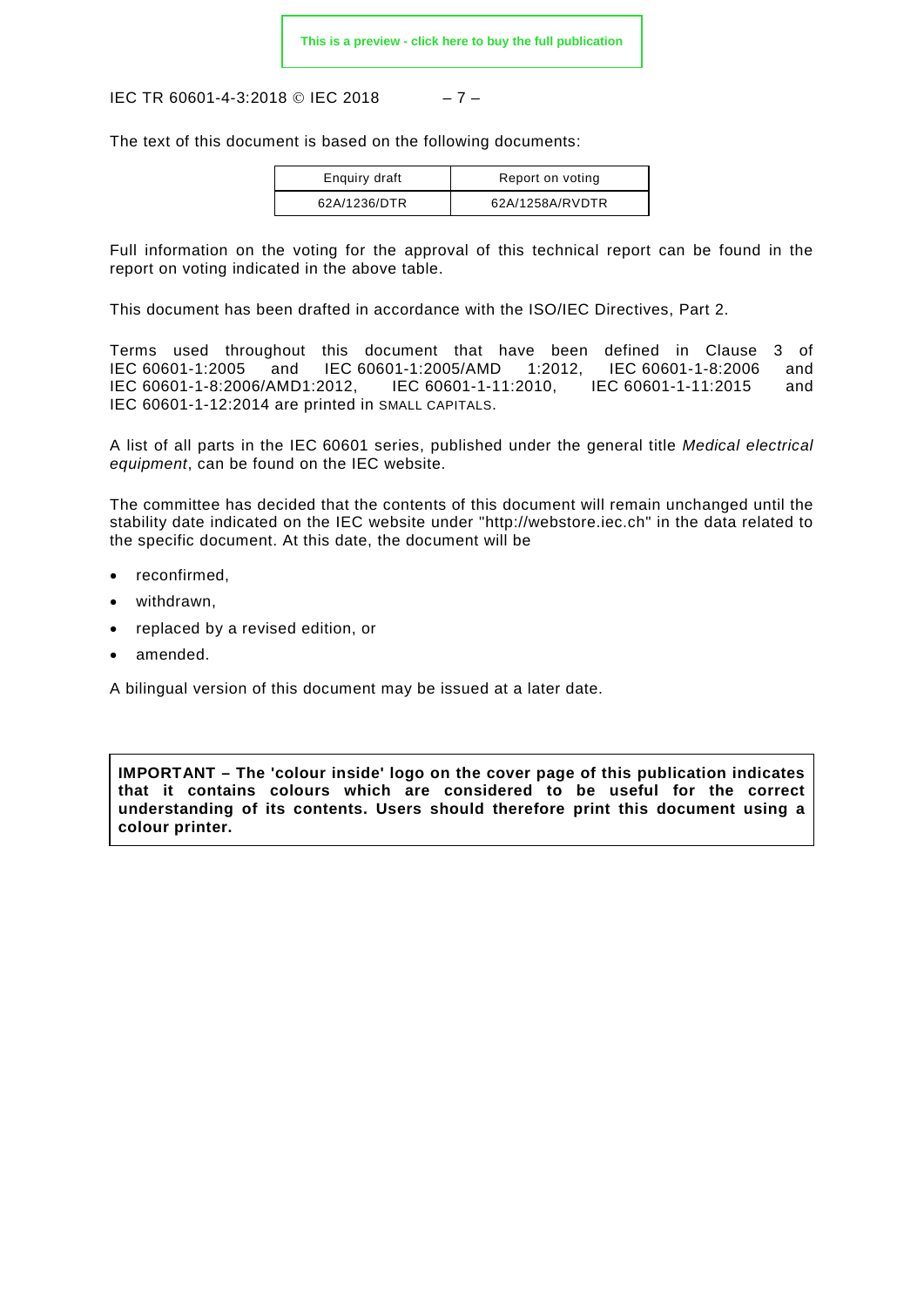$-8 -$  IEC TR 60601-4-3:2018 © IEC 2018

#### INTRODUCTION

<span id="page-7-0"></span>At the Sydney meeting in November 1993, IEC subcommittee (SC) 62A established a procedure under which working group (WG) 14 would develop recommendations regarding problems of interpretation or application of IEC 60601-1. WG 14 is made up of experts with particular expertise in testing according to the requirements of IEC 60601-1. Many of the experts on WG 14 are employed by test laboratories with a long history of applying IEC 60601-1 to MEDICAL ELECTRICAL EQUIPMENT. While the National Committee members of SC 62A nominate these experts, their recommendations were not to be formally adopted through any official voting procedure. To reinforce this process, the subcommittee specifically directed that the following note appear on every page of the resulting informational circular:

**IMPORTANT NOTE:** Per the 62A decision at Sydney (see RM3755/SC62A, August 1994), the 62A Secretary is circulating this recommendation, prepared by 62A/WG 14, regarding problems of interpretation or application of IEC 60601-1 to all P-Member NCs.

This recommendation/interpretation is the result of considerations by a group of nominated experts and has not been formally adopted through any National Committee voting procedure. Distribution is only for information.

At the November 2000 meeting of SC 62A in Tokyo, the subcommittee discussed ways and means for achieving a wider distribution of the WG 14 recommendations. At the conclusion of this discussion, the subcommittee instructed the Secretariat to develop a technical report (TR) based on the published recommendations of WG 14. This technical report is intended to convey the results of WG 14's work to interested parties such as MANUFACTURERS and test laboratories while retaining the informative nature of the material.

This second edition of IEC TR 60601-4-3 contains 143 recommendations, numbered 101 to 243. All these recommendations are based upon IEC 60601-1:2005 and<br>IEC 60601-1:2005/AMD1:2012, and IEC 60601-1-8:2006 and IEC 60601-1:2005/AMD1:2012, and IEC 60601-1-8:2006 and IEC 60601-1-8:2006 and IEC 60601-1-8:2006 and IEC 60601-1-8:2006/AMD1:2012, IEC 60601-1-11:2010, IEC 60601-1-11:2015 and IEC 60601-1-12:2014.

The numbering starts with 101 instead of just 1 to ensure that these WG 14 recommendations (101 to 243) will not accidentally be confused with previous issued WG 14 recommendations 1 to 63, which are based on IEC 60601-1:1998 and published in IEC TR 62296:2009.

This document may be amended from time to time as WG 14 prepares additional recommendations.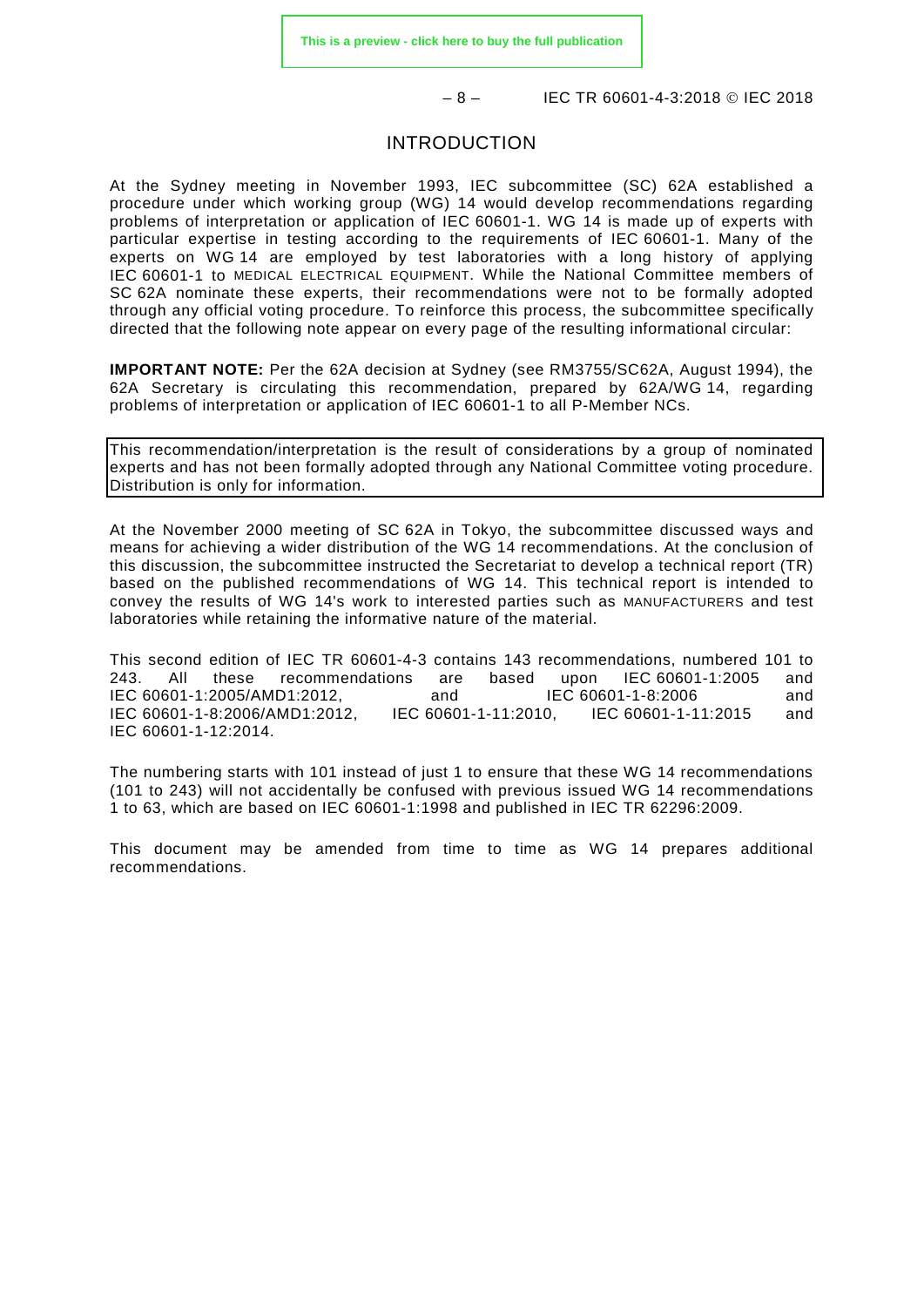IEC TR 60601-4-3:2018 © IEC 2018  $-9-$ 

#### **MEDICAL ELECTRICAL EQUIPMENT –**

#### **Part 4-3: Guidance and interpretation – Considerations of unaddressed safety aspects in the third edition of IEC 60601-1 and proposals for new requirements**

#### <span id="page-8-0"></span>**1 Scope**

This part of IEC 60601, which is a Technical Report, contains a series of recommendations developed by an expert working group of IEC subcommittee 62A in response to questions of interpretation of IEC 60601-1:2005 and related collateral standards in the IEC 60601 series.

This document is primarily intended to be used by:

- MANUFACTURERS of MEDICAL ELECTRICAL EQUIPMENT;
- test laboratories and others responsible for assessment of compliance with<br>IEC 60601-1:2005. IEC 60601-1:2005/AMD1:2012. IEC 60601-1-8:2006. IEC 60601-1:2005/AMD1:2012, IEC 60601-1-8:2006/AMD1:2012, IEC 60601-1-11:2010, IEC 60601-1-11:2015 and IEC 60601-1-12:2014;
- those developing subsequent editions of IEC 60601-1.

The recommendations in the first edition of IEC TR 62296 were considered in preparing the third edition of IEC 60601-1. Similarly, it is expected that these recommendations within IEC 60601-4-3 will be considered when preparing future revisions of IEC 60601-1 and related collateral standards in the IEC 60601 series.

The object of this document is to make the recommendations/interpretations available to those interested in the application of the third edition of IEC 60601-1 and applicable collateral standards.

NOTE There might be other acceptable solutions which are not reflected in this document. The reader is reminded that, although a majority of the National Committee members of IEC/SC 62A have approved publication of this document, the contents remain the opinion of the expert members having participated in the drafting of the document. These recommendations/interpretations are the result of considerations by this group of nominated experts and have not been formally adopted through any National Committee voting procedure. Distribution is only for information.

#### <span id="page-8-1"></span>**2 Normative references**

The following documents are referred to in the text in such a way that some or all of their content constitutes requirements of this document. For dated references, only the edition cited applies. For undated references, the latest edition of the referenced document (including any amendments) applies.

NOTE For improved reading and easy understanding of the recommendation section of each issue, the referenced standards are written as follows:

- a) Written IEC 60601-1:2005, meant only Edition 3.0 from 2005.
- b) Written IEC 60601-1:2005/AMD1:2012, meant only Amendment 1:2012.
- c) Written IEC 60601-1:2005 and IEC 60601-1:2005/AMD1:2012, meant Edition 3.0 and Amendment 1:2012 combined.
- d) Written IEC 60601-1 (in undated form), meant IEC 60601-1:2005 and IEC 60601-1:2005/AMD1:2012 (in the year 2018 the latest edition of IEC 60601-1).

If an edition is not explicitly specified, all editions referenced in this normative references clause applies.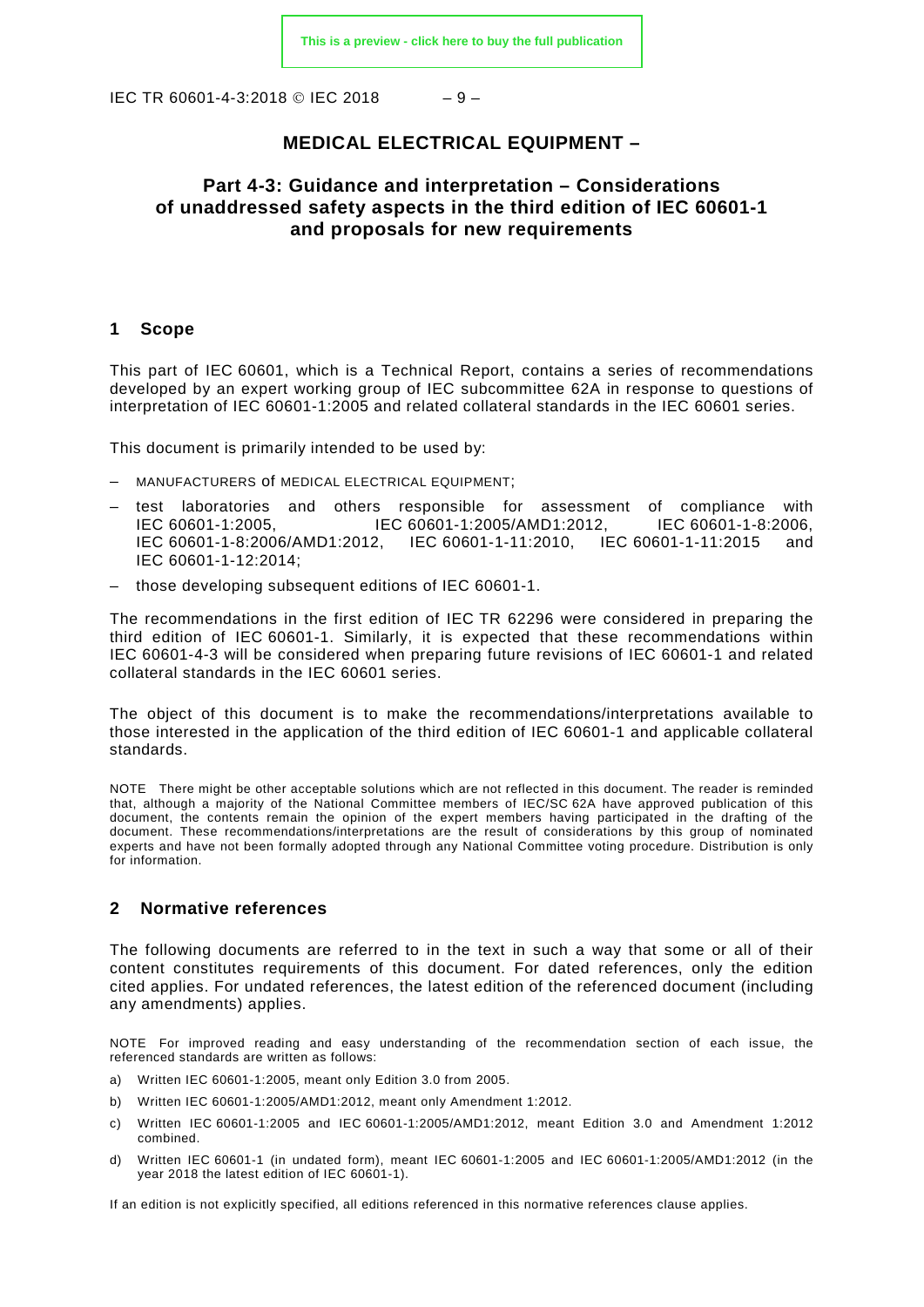$-10 -$  IEC TR 60601-4-3:2018 © IEC 2018

IEC 60332-1-2, *Tests on electric and optical fibre cables under fire conditions – Part 1-2: Test for vertical flame propagation for a single insulated wire or cable – Procedure for 1 kW premixed flame*

IEC 60332-2-2, *Tests on electric and optical fibre cables under fire conditions – Part 2-2: Test for vertical flame propagation for a single small insulated wire or cable – Procedure for diffusion flame*

IEC 60529:1989, *Degrees of protection provided by enclosures (IP Code)* IEC 60529:1989/AMD1:1999 IEC 60529:1989/AMD2:2013

IEC 60601-1:2005, *Medical electrical equipment – Part 1: General requirements for basic safety and essential performance*  IEC 60601-1:2005/AMD1:2012

IEC 60601-1-2:2014, *Medical electrical equipment – Part 1-2: General requirements for basic safety and essential performance – Collateral Standard: Electromagnetic disturbances – Requirements and tests*

IEC 60601-1-8:2006, *Medical electrical equipment – Part 1-8: General requirements for basic safety and essential performance – Collateral Standard: General requirements, tests and guidance for alarm systems in medical electrical equipment and medical electrical systems* IEC 60601-1-8:2006/AMD1:2012

IEC 60601-1-11:2010, *Medical electrical equipment – Part 1-11: General requirements for basic safety and essential performance – Collateral Standard: Requirements for medical electrical equipment and medical electrical systems used in the home healthcare environment [1](#page-9-0)*

IEC 60601-1-11:2015, *Medical electrical equipment – Part 1-11: General requirements for basic safety and essential performance – Collateral Standard: Requirements for medical electrical equipment and medical electrical systems used in the home healthcare environment*

IEC 60601-1-12:2014, *Medical electrical equipment – Part 1-12: General requirements for basic safety and essential performance – Collateral Standard: Requirements for medical electrical equipment and medical electrical systems intended for use in the emergency medical services environment*

IEC 60747-5-5:2007, *Semiconductor devices – Discrete devices – Part 5-5: Optoelectronic devices – Photocouplers*

IEC 60950-1:2005, *Information technology equipment – Safety – Part 1: General requirements*

IEC 62133, *Secondary cells and batteries containing alkaline or other non-acid electrolytes – Safety requirements for portable sealed secondary cells, and for batteries made from them, for use in portable applications [2](#page-9-1)*

IEC 62304:2006, *Medical device software – Software life cycle processes*  IEC 62304:2006/AMD1:2015

ISO 8820-3:2010, *Road vehicles – Fuse-links – Part 3: Fuse-links with tabs (blade type) Type C (medium), Type E (high current) and Type F (miniature)*

\_\_\_\_\_\_\_\_\_\_\_

<span id="page-9-0"></span><sup>1</sup> This publication was withdrawn and replaced by IEC 60601-1-11:2015.

<span id="page-9-1"></span><sup>2</sup> This publication was withdrawn and replaced by IEC 62366-1:2015.